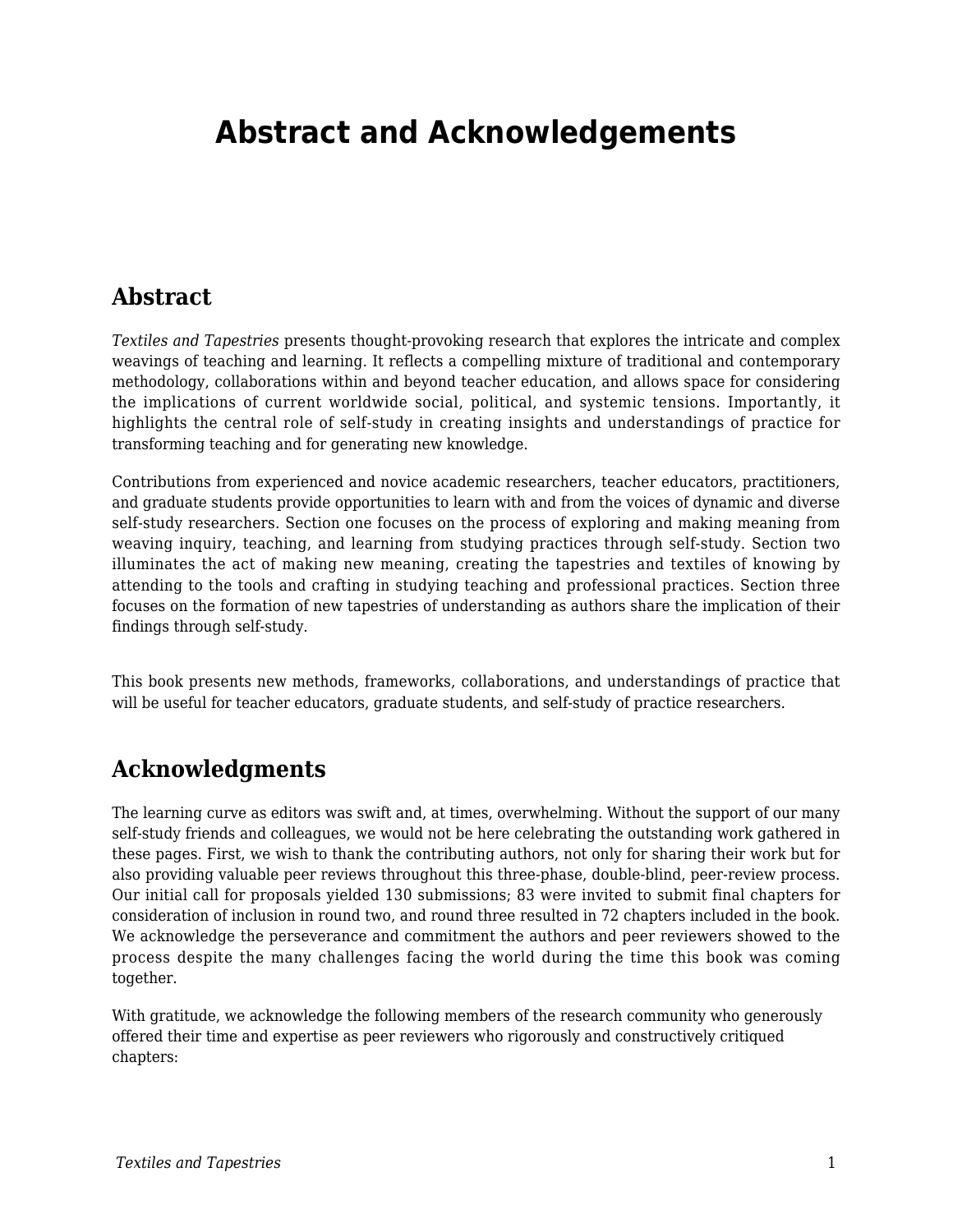Abab Abi-Hanna; Linda Abrams; Valerie Allison; Bohdana Allman; Stephanie Baer; Courtney Baker; Allison Barness; Christine Beaudry; Stephanie Beni; Blake Bennett; Laura Bitto; Natalia Bondar; Richard Bowles; Erin Bronstein; Clarque Brown; Rebecca Buchanan; Brandon Butler; William Cavill; Michael Chilcutt; Margaret Clark; Jamie Collins; Jane Cooper; Georgann Cope Watson; Enrique Correa Molina; Maura Coulter; Cheryl Craig; Ramona Cutri; Charity Dacey; Jane Dalton; Jacqueline Dauplaise; Sophie Degener; Elizabeth Dorman; Scott Durham; Tess Dusling; Yvonne Findlay; Linda Fitzgerald; Tim Fletcher; Charlotte Frambaugh-Kritzer; Rodrigo Fuentealba; Colleen Gannon; Dawn Garbett; Leslie Gauna; Natasha Gerstenschlager; Melva Grant; Elizabeth Grassi; Steven Greenstein; Susie Gronseth; Karen Rut Gísladóttir; Miriam Hamilton; Laura Haniford; Shelly Harkness; Janet Hernandez; Melissa Heston; Susan Hillman; Anita Hiralaal; South Holden; Timothy Hopper; Edward Howe; Marie Huxtable; Chinwe Ikpeze; Signe Kastberg; Michaelann Kelley; Laura Kennedy; Roger Kintish; Julian Kitchen; Asnat Klaiman; Emily Klein; Makie Kortjass; Carlos Kucera; Barbara Laster; Celina Lay; Young Ah Lee; Alyson Lischka; Kelly Lormand; John Loughran; Jennifer Mansfield; Andrea Martin; Adrian Martin; Peter Martindell; Lungile Masinga; Tina McCulloch; Barbara McNeil; Tamar Meskin; Tammy Mills; Kathy Miraglia; Margaret Mnayer; Evan Mooney; Isabel Moua; Vusi Msiza; James Muchmore; Marguerite Muller; Shaun Murphy; Megumi Nishida; Chris North; Olufunke Oba; Anne Odwyer; Elsie Olan; Kristi Oliver; Yu Osaka; Edda Óskarsdóttir; Gunnhildur Óskarsdóttir; Alan Ovens; Amber Pabon; Angela Pack; Amy Palmeri; Meredith Park Rogers; Kevin Patton; Jeanne Peter; Elizabeth Petroelje Stolle; Eliza Pinnegar; Stefinee Pinnegar; Kathleen Pithouse-Morgan; Catherine Pulkinen; Laurie Ramirez; Wendy Rawlinson; Mary Rice; Elsa Richter; Kerry Robertson; Tom Russell; Yehudit Salfati; Rebecca Sanschez; Kathy Sanford; Jennifer Seat; Lavina Sequeira; Ying Shen; Melanie Shoffner; Brandy Smith; Tamara Spencer; Nathan Stables; Elizabeth Stevens; Kathryn Strom; Megan Stump; Tony Sweeney; Sebra Talbot; Suzanne Tate; Monica Taylor; Lynn Thomas; Matthew Thomas; Deborah Tidwell; Jamelyn Tobery-Nystrom; Amy Tondreau; Cheryl Torrez; Laura Turchi; Tanya Van der Walt; Linda van Laren; Susan Watts-Taffe; Kristen White; Jack Whitehead; Taylor Williams; Nance Wilson; Diane Yendol-Hoppey; Terrel Young; Sedighe Zamani Roodsari; A. J. Zenkert; Mona Zignego

We also wish to thank Stefinee Pinnegar for her wisdom and guidance. It was through her that we were connected to Royce Kimmons, the creator of EdTech books and Kendyl Loar, Brigham Young undergraduate assistant. From the onset of our book, Royce was incredibly helpful, attentive, and patient as we learned a new platform and began the process of creating a book. We appreciate the foresight of Royce and his team in the creation of an open-source publishing platform with the goal to "make good scholarly work more open and accessible." Kendyl's eye for detail ensured that APA formating for the references was completed accurately. We thank and appreciate her willingness to be part of this process.

Walking in the shoes of others is the most certain way to grow appreciation. With that sentiment, we wish to thank Dawn Garbett and Alan Ovens, previous Castle Conference chairs and editors for the corresponding proceedings. Acting as mentors from half-way around the world, they never once hesitated to offer guidance, feedback, and support. As we look ahead to the next Self-Study of Teacher Education Practices International Castle Conference in 2022, we appreciate knowing our partnership -- and now friendship -- with these two New Zealand rockstars will continue.